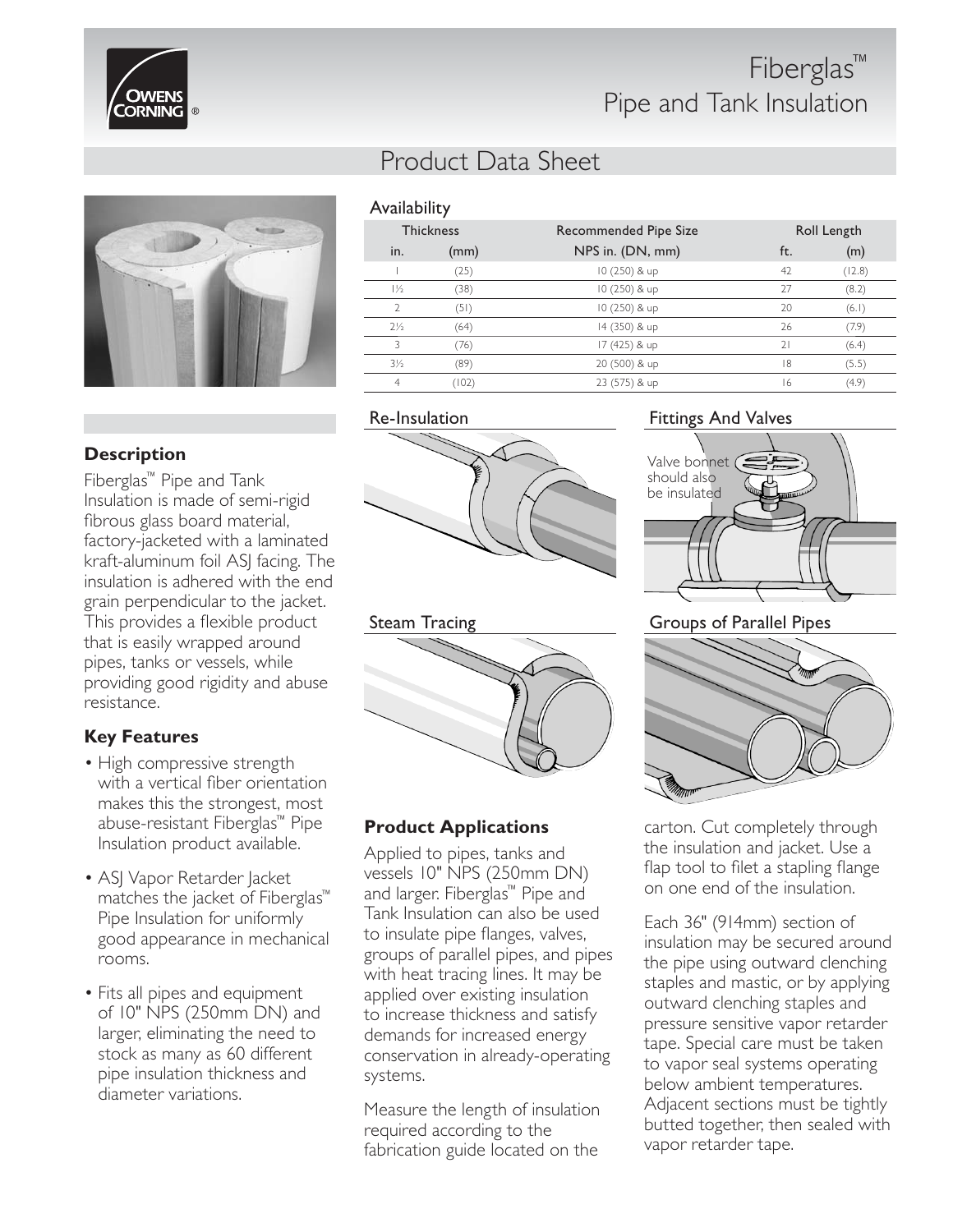

If indoor applications will be painted, use only a water base latex paint. Outdoor applications require protection against weather.

#### **Standards, Codes Compliance**

- ASTM C1393 "Standard Specification for Perpendicularly Oriented Mineral Fiber Roll and Sheet Thermal Insulation for Pipes and Tanks"; Types I, II IIIA, IIIB; Category 2
- ASTM C795, Thermal Insulation for Use Over Austenitic Stainless Steel<sup>1</sup>
- ASTM C1136, Flexible Low Permeance Vapor Retarders for Thermal Insulation, Types I and II
- Mil. Spec. MIL-I-24244C, Insulation Materials, Special Requirements, Type XVIh<sup>1</sup>
- Nuclear Regulatory Commission Guide 1.36, Non-Metallic Thermal Insulation<sup>3</sup>
- Meets fire retardant decabrominated diphenyl ether (decaBDE)

# Product Data Sheet

## Physical Property Data

| Property                                                   | <b>Test Method</b> | Value                                    |
|------------------------------------------------------------|--------------------|------------------------------------------|
| Pipe or equipment operating temperature range <sup>1</sup> | ASTM C411          | 0 to 650°F (-18°C to 343°C)              |
| Insulation jacket temperature limitation                   | ASTM CI136         | -20°F to 150°F (-29°C to 66°C)           |
| Jacket Permeance                                           | ASTM E96, Proc. A  | $0.02$ perm                              |
| Burst Strength, min.                                       | ASTM D774/D774M    | 55 psi                                   |
| Compressive Strength at 10% Deformation                    | ASTM C165          | 125 lb/ft <sup>2</sup> (5985 Pa) minimum |
| Surface Burning Characteristics <sup>2</sup>               | ASTM F84           |                                          |
| Flame Spread                                               |                    | 25                                       |
| Smoke Developed                                            |                    | 50                                       |

1. Limited to single layer application.

2. The surface burning characteristics of these products have been determined in accordance with ASTM E84. This standard should be used to measure and describe the properties of materials, products or assemblies in response to heat and flame under controlled laboratory conditions and should not be used to describe or appraise the fire hazard or fire risk of materials, products or assemblies under actual fire conditions. However, results of this test may be used as elements of a fire risk assessment which takes into account all of the factors which are pertinent to an assessment of the fire hazard of a particular end use. Values are reported to the nearest 5 rating.

#### **Certifications and Sustainable Features of Fiberglas™ Pipe and Tank Insulation**

• Certified by Scientific Certification Systems to contain a minimum of 57% recycled glass content

## **Environmental and Sustainability**

Owens Corning is a worldwide leader in building material systems, insulation and composite solutions, delivering a broad range of highquality products and services. Owens Corning is committed to driving sustainability by delivering solutions, transforming markets and enhancing lives. More information can be found at http:// sustainability.owenscorning.com.

Preproduction qualification testing complete and on file. Chemical analysis of each production lot required for total conformance.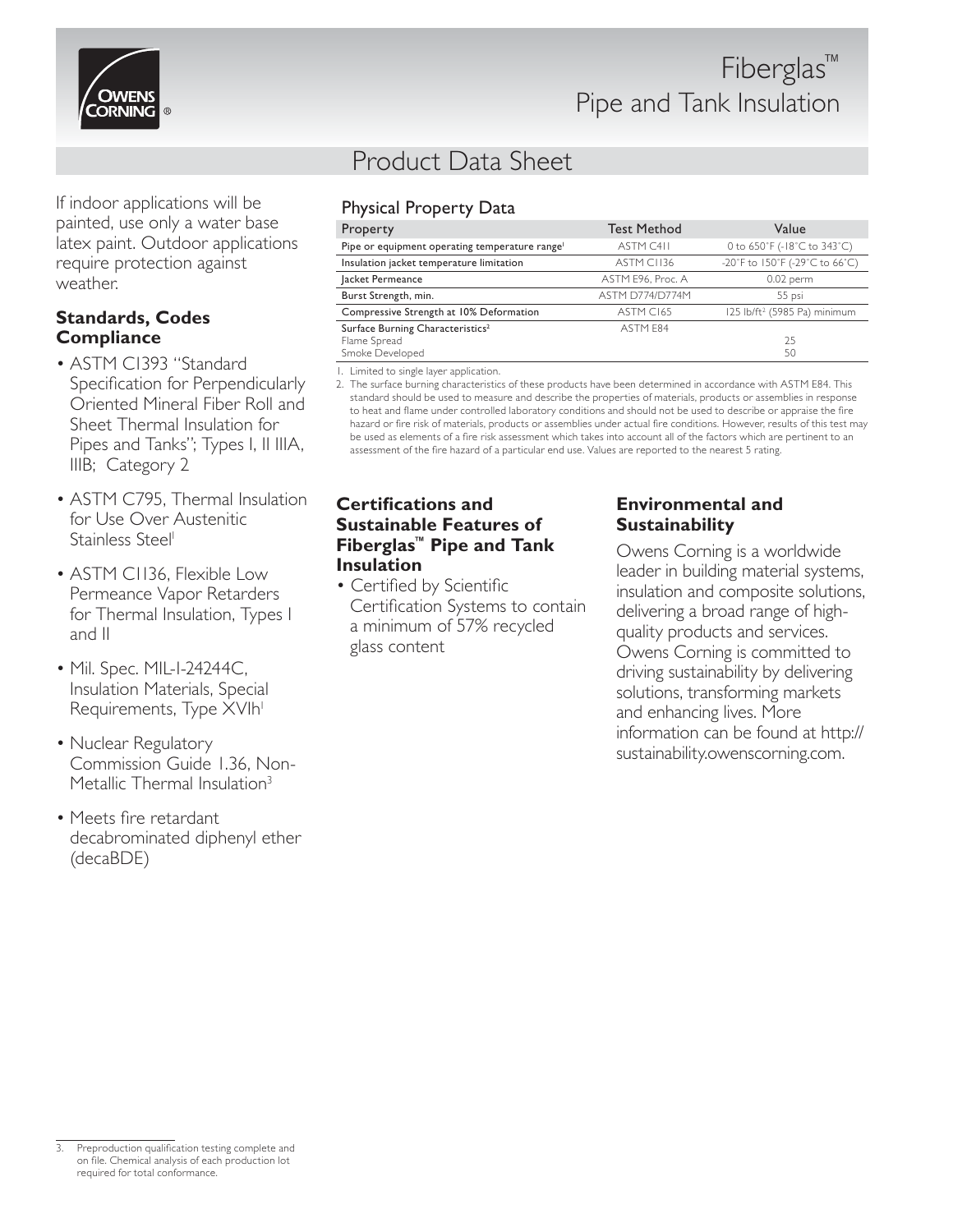

## Product Data Sheet

#### Thermal Performance ASTM C680

| Insulation               |                          | Pipe Operating Temperature, °F (°C) |       |     |                                     |     |       |     |                                     |     |       |     |      |
|--------------------------|--------------------------|-------------------------------------|-------|-----|-------------------------------------|-----|-------|-----|-------------------------------------|-----|-------|-----|------|
| $NPS \times$<br>Thk. in. | $(DN \times Thk.$<br>mm) | 300 (149)<br><b>ST</b><br><b>HL</b> |       |     | 450 (232)<br><b>HL</b><br><b>ST</b> |     |       |     | 600 (316)<br><b>ST</b><br><b>HL</b> |     |       |     |      |
|                          |                          |                                     |       |     |                                     |     |       |     |                                     |     |       |     |      |
| $12 \times 1$            | $(300 \times 25)$        | 251                                 | (241) | 2   | (49)                                |     |       |     |                                     |     |       |     |      |
| $18 \times 1$            | $(450 \times 25)$        | 345                                 | (332) | 122 | (50)                                |     |       |     |                                     |     |       |     |      |
| $24 \times 1$            | $(600 \times 25)$        | 453                                 | (436) | 123 | (51)                                |     |       |     |                                     |     |       |     |      |
| $30 \times 1$            | $(750 \times 25)$        | 561                                 | (539) | 123 | (51)                                |     |       |     |                                     |     |       |     |      |
| $12 \times 2$            | $(300 \times 51)$        |                                     |       |     |                                     | 292 | (281) | 122 | (50)                                |     |       |     |      |
| $18 \times 2$            | $(400 \times 51)$        |                                     |       |     |                                     | 4 4 | (398) | 126 | (52)                                |     |       |     |      |
| $24 \times 2$            | $(600 \times 51)$        |                                     |       |     |                                     | 539 | (518) | 127 | (53)                                |     |       |     |      |
| $30 \times 2$            | $(750 \times 51)$        |                                     |       |     |                                     | 663 | (637) | 127 | (53)                                |     |       |     |      |
| $12 \times 3$            | $(300 \times 76)$        |                                     |       |     |                                     |     |       |     |                                     | 370 | (356) | 127 | (53) |
| $18 \times 3\frac{1}{2}$ | $(450 \times 89)$        |                                     |       |     |                                     |     |       |     |                                     | 449 | (432) | 124 | (51) |
| $24 \times 3\frac{1}{2}$ | $(600 \times 89)$        |                                     |       |     |                                     |     |       |     |                                     | 576 | (554) | 125 | (52) |
| $30 \times 3\frac{1}{2}$ | $(750 \times 89)$        |                                     |       |     |                                     |     |       |     |                                     | 702 | (675) | 126 | (52) |

Heat Loss (HL), Btu/hr•ft (W/m); Surface Temperature (ST), °F (°C).

Design Conditions: Horizontal piping, 80°F (27°C) average ambient temperature, 0 mph wind speed, ASJ jacket.

#### Thermal Conductivity



| Mean Temperature, °F            |  |                 | Mean        | k                                 | Mean                 |                         |
|---------------------------------|--|-----------------|-------------|-----------------------------------|----------------------|-------------------------|
| k, Btu•in/hr•ft <sup>2</sup> •F |  |                 | Temp.<br>°F | Btu•in/<br>hr•ft <sup>2</sup> •°F | Temp.<br>$^{\circ}C$ | Λ<br>W/m <sup>°</sup> C |
| 0.55                            |  |                 | 50          | 0.26                              | $\overline{10}$      | 0.037                   |
|                                 |  | <b>TYPE 703</b> | 75          | 0.27                              | 25                   | 0.040                   |
| 0.50                            |  |                 | 100         | 0.29                              | 50                   | 0.045                   |
|                                 |  |                 | 150         | 0.33                              | 75                   | 0.050                   |
| 0.45                            |  |                 | 200         | 0.38                              | 100                  | 0.056                   |
|                                 |  |                 | 250         | 0.43                              | 125                  | 0.063                   |
| 0.40                            |  |                 | 300         | 0.49                              | 150                  | 0.070                   |
|                                 |  |                 | 350         | 0.55                              | 175                  | 0.078                   |

Apparent thermal conductivity curve determined in accordance with ASTM Practice C1045 with data obtained by ASTM Test Method C177. Values are nominal, subject to normal testing and manufacturing tolerances.